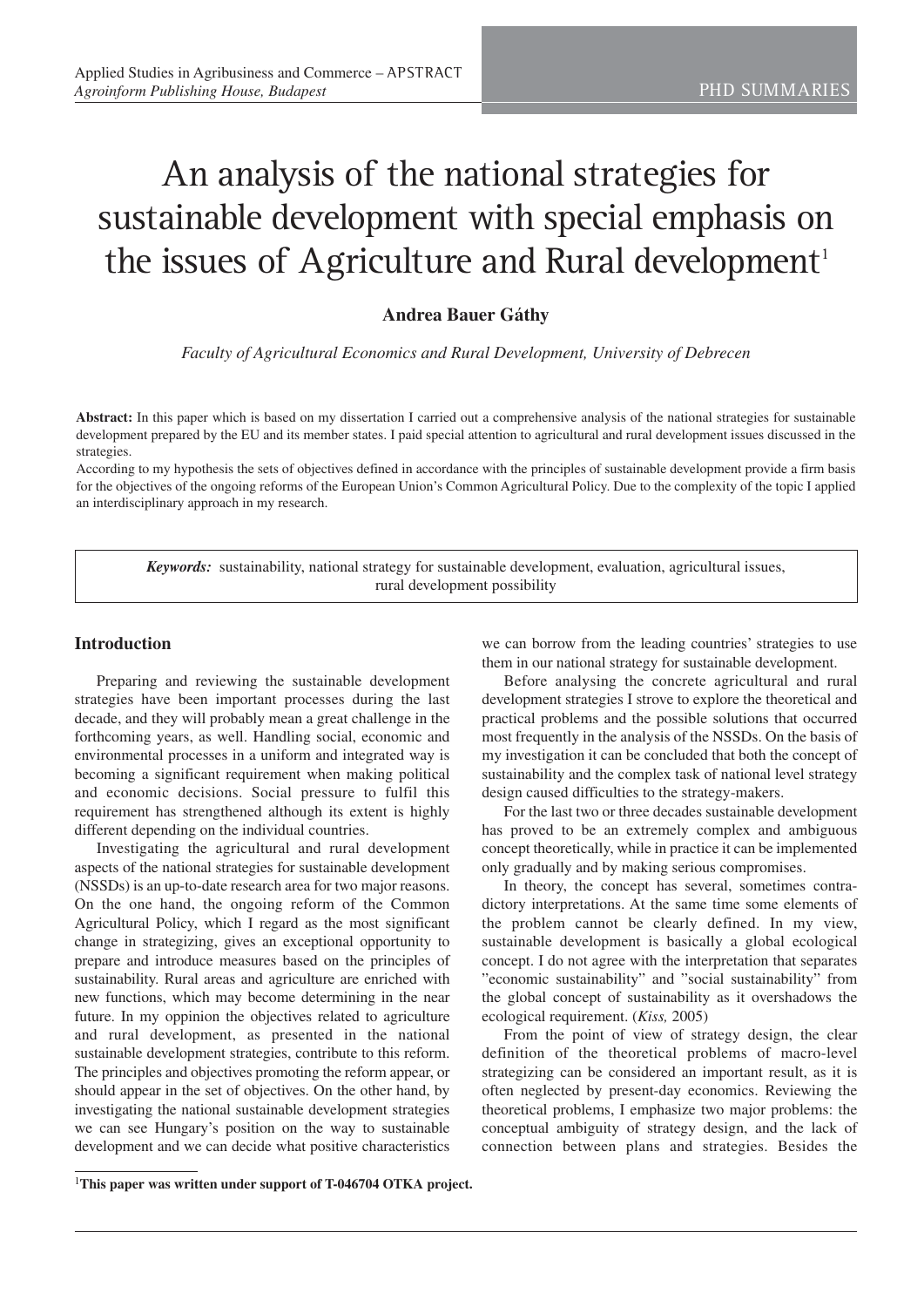identification and classification of these issues I have focused on the actual manifestations of these theoretical problems in the NSSDs.

The creation of sustainable development strategies is still in the early days of its development. These strategies struggle with the above mentioned problems. Analysing the NSSDs we can conclude that there are serious contradictions and extreme solutions in connection with major issues, such as time span, objectives, social participation, responsibility, institutional system, etc., which originate from the theoretical ambiguity of the subject.

## **Objectives of the research, definition of the research area and the applied methods**

The subject of my paper is the analysis of the sustainable development strategies, so primarily I concentrate on the characteristics, problems and interrelations of the *strategic documents* at the level of the European Union and its member states (by analysing national and supranational strategies.). I did not aim at investigating the practical results of the objectives and principles as defined in the sustainable development strategies and I did not intend to examine the impacts of the strategies on economic and social decisionmaking. In my opinion the analysis of these issues could not be effective at present, due to the novelty of the process. Furthermore, the analysis of the local sustainable development strategies is not included in the subject of my research, though I would like to emphasize that the two approaches should be combined to achieve good results.

My investigations focus on the sustainable development strategies. It is doubtless that the quality of a strategy in itself is not enough to assess a country's performance in the field of sustainability; however such a document informs us about the public awareness and the attitude of the political leadership concerning the global problems that threaten sustainability. In my opinion the importance of analysing the strategic documents is justified by the fact that the sustainability policies of the different countries apply more and more complex and effective sets of objectives and instruments even if their approaches may definitely differ. The basic difference among the sustainability strategies lies in *the level of awareness about the concept of sustainability* and the related *system of values* as experienced by the political and intellectual elite and the civil society, who took part in formulating the strategies.

I use an interdisciplinary approach in this paper. Due to the complexity of the research area I will include the secondary research exploring and analysing the scientific literature.

Regarding the method of the second chapter, it can be considered an analytical review of the scientific literature. In the first part of the chapter I discuss the concept of sustainability and its most widespread interpretations, and I also demonstrate the growing demand for sustainability strategies by analysing the documents of international conferences. In the second part of the chapter I describe the present situation regarding the expansion of NSSDs.

The results of my research are mainly based on the critical comparative analysis of the NSSDs, as documents. As the first step of my research I explored the research material using the Internet. I continuously updated the stock of strategies, supplementing them with the new documents as soon as they were published. Finally, I studied and analysed the 35 sustainability strategies adopted by the national governments and several supranational strategies of the European Union.

I supplemented my analysis by using a qualitative method, which perfectly suits my chosen theoretical research area. After careful preparations, in January and February of 2007 I carried out in-depth interviews with internationally recognized researchers of sustainability. I managed to consult 12 scholars of the contacted 18. The most valuable outcome of these contacts was the possibility that the researchers informed me about their newest, often still unpublished opinions, and in some cases I could even disagree with their points of view.

The main results and conclusions of the dissertation

The necessity and the appearance of the national strategies for sustainable development

The necessity of the preparing national strategies for sustainable development can be supported by at least two arguments, in addition to the constraint arising from the global ecological crisis. The first argument that is often mentioned both in the international and in the Hungarian literature refers to the international expectations towards the countries (DALAL-CLAYTON *et al*, 1998). Such expectations are defined, among others, by the UNO, the OECD and the European Union, as well (UNCED, 1993; OECD, 2001; EC, 2001; COEU, 2006). Besides the expectations, the direct and indirect benefits provided by the national strategies must be mentioned. Indirect benefits include the positive impacts of the strategy-making process, while a direct benefit can be the influential role that a good and effective strategy plays in economy and society.

The main two arguments supporting the necessity of national strategies for sustainable development are the following:

- The NSSD may become an important instrument of creating a social vision, which provides an opportunity for defining long term objectives.
- Preparing NSSDs is an international expectation, which has been emphasized several times on the different platforms.

The necessity to prepare and apply national strategies appeared in the 1960s already, almost at the same time as the need to handle environmental problems in an integrated manner. The process originates from the first studies dealing with the relationship between environmental and social problems. The first report to the Club of Rome refers to the need to establish an institution that is suitable for representing the new approach (*Meadows* et al., 1972). It was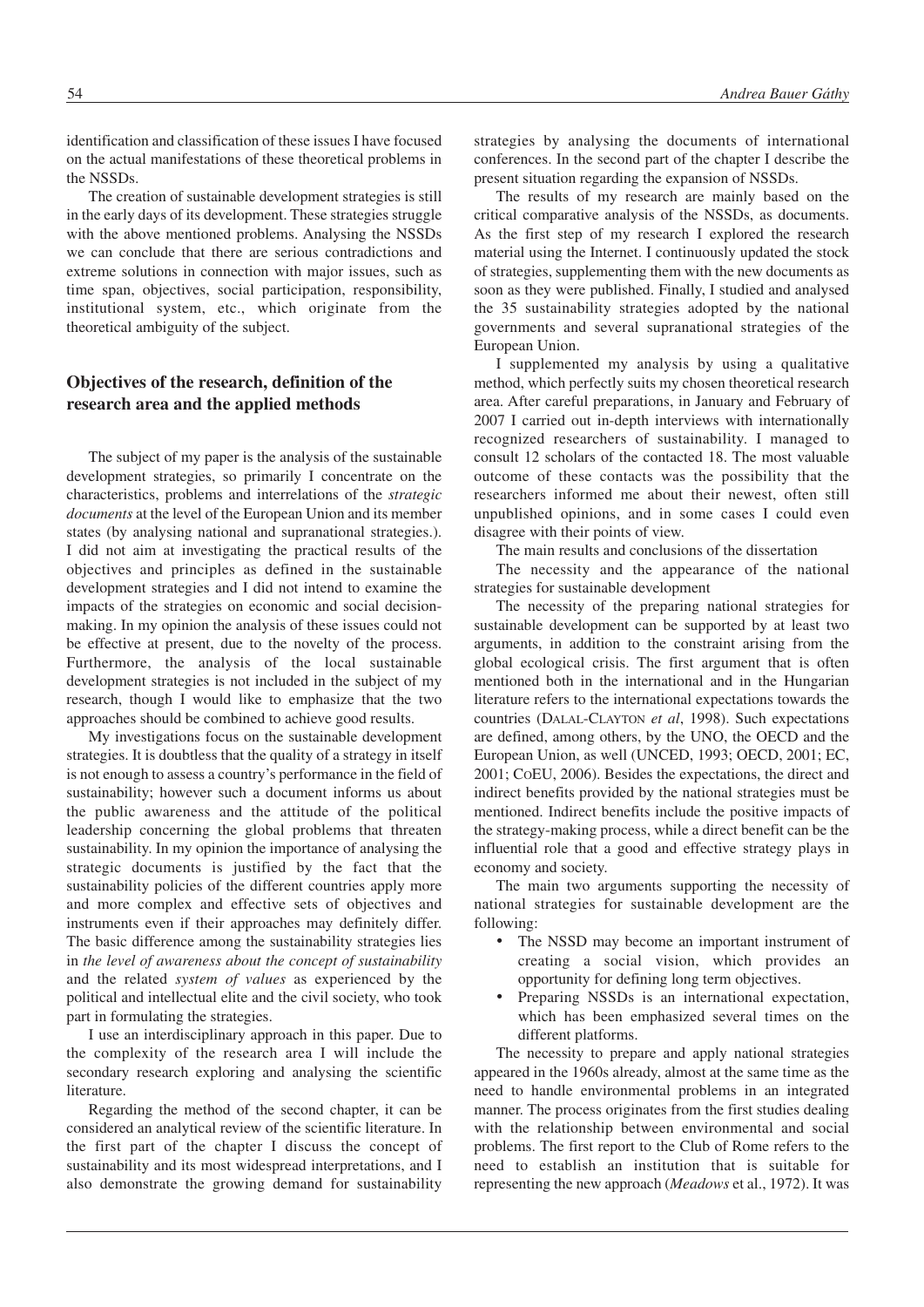declared that national strategies are important means of the developmental policy. After this, the world conferences organized by international organizations urged the nations to prepare national strategies for sustainable development so that the long term objectives and the tools for their implementation could be defined.

On the basis of the documents prepared by international conferences and institutions, I summarized the main steps how the need for national strategies for sustainable development appeared and how their preparation became an important expectation. *(Table 1)*

In conclusion, I think the countries fulfil the international expectations by preparing their national strategies for sustainable development, and in this way they promote the implementation of the principles of sustainability both at the national and supranational level. The preparation and the implementation of the strategies also contribute to the sustainable development of a country's economy and society.

Countries all around the world responded to the international expectations and started to prepare their national strategies for sustainable development at the beginning of the 1990s. The process was initiated in several ways. This time only few countries were able to prepare a comprehensive strategy meeting the requirements of sustainability. However, by the end of the 1990s the majority of the developed countries completed environmental plans, agreements, and official documents which could serve as a firm basis for the preparation of real strategies.

24 member states of the European Union – with the exception of Bulgaria, Cyprus and Hungary – have already prepared their national strategies for sustainable development, or the draft versions by now. Some of the countries, like the United Kingdom, Slovenia and Finland have already evaluated and revised their strategies. Besides the national documents the EU prepared and ratified its sustainability strategy (2001) and five years later a new revised and renew version was adopted (2006).

The sustainability strategies of the European Union differ from several aspects. The differences are obvious regarding the date and background of the preparation, the scope and specification, time span, social participation in the preparation of the strategy, content (e.g. objectives regarding a sustainable society) and their approach.

The differences of the national strategies originate from the theoretical ambiguities (e.g. the NSSDs of the UK and Slovenia highly differ in the scope, specification and time span), as theory lags behind practice: national strategies are prepared in many parts of the world. The ambiguity of the concept of sustainable development causes difficulties for the strategy-makers. However, the strategies usually do not provide a detailed definition of the concept; they only quote the definition of the Brundtland Committee instead.

The characteristics and requirements of a strategy are not settled either, on the basis of the strategies. The strategymakers do not undertake the task of defining the characteristics of a strategy; they find it evident that the document they prepare is a sustainability strategy, irrespectively of its approach, content and time span.

Theoretical issues and practical problems in the national strategies for sustainable development

The number of the national strategies, regarding various topics (such as economy, transport, energy, education, etc.) definitely increased during the last decades. Strategy design could be considered a new framework for community planning. An important element of this phenomenon is the appearance of the national strategies for sustainable development, which respond to the most important challenge of our days: the global ecological crisis. At the same time *there is a serious contradiction between the theory and practice of macro-level strategy design and planning that includes environmental aspects*, too. (*Kuti – Szabó,* 2003, 1. o.) Within this, the macro-level strategizing and planning lacks a firm theoretical basis.

In all of the member states of the European Union there is national planning going on related to many different topics. Preparing sustainable development strategies and national development plans are community requirements; furthermore, in most countries, strategies regarding education, energy, transport, healthcare, research, competitiveness, etc. have also been prepared. *The efficiency of these documents is not*

| Date | Event/document                                                                                              | <b>Steps</b>                                                                                                                            |  |  |
|------|-------------------------------------------------------------------------------------------------------------|-----------------------------------------------------------------------------------------------------------------------------------------|--|--|
| 1972 | The first report to the Club of Rome:<br>Limits to Growth                                                   | Need for an integrated approach to environmental, economic and social problems<br>(reference to a strategic approach as an instrument). |  |  |
|      | Stockholm: UN Conference on the Human Environment                                                           |                                                                                                                                         |  |  |
| 1987 | Brundtland Committee: Our Common Future                                                                     | Need for new types of developmental strategies.                                                                                         |  |  |
| 1992 | Rio de Janeiro: UN Conference on Environment and<br>Development (Agenda-21)                                 | Recommendations and deadlines for preparing national strategies for sustainable<br>development.                                         |  |  |
| 1996 | OECD: Shaping the 21st century                                                                              |                                                                                                                                         |  |  |
| 1997 | New York: Special Session of the General Assembly to<br>Review and Appraise the Implementation of Agenda 21 | Recommendations and new deadlines for preparing and implementing national<br>strategies for sustainable development.                    |  |  |
| 2001 | European Union: Gothenburg SSD                                                                              |                                                                                                                                         |  |  |
| 2002 | Johannesburg: World Summit on Sustainable Development                                                       |                                                                                                                                         |  |  |
| 2006 | European Union: Renewed SSD                                                                                 | New deadlines for the member states that have not prepared their strategies.                                                            |  |  |

**Table 1:** The main steps of the appearance of the need for preparing national strategies for sustainable development, and the formulation of the expectation

Source: Own elaboration on the basis of the analysis of the documents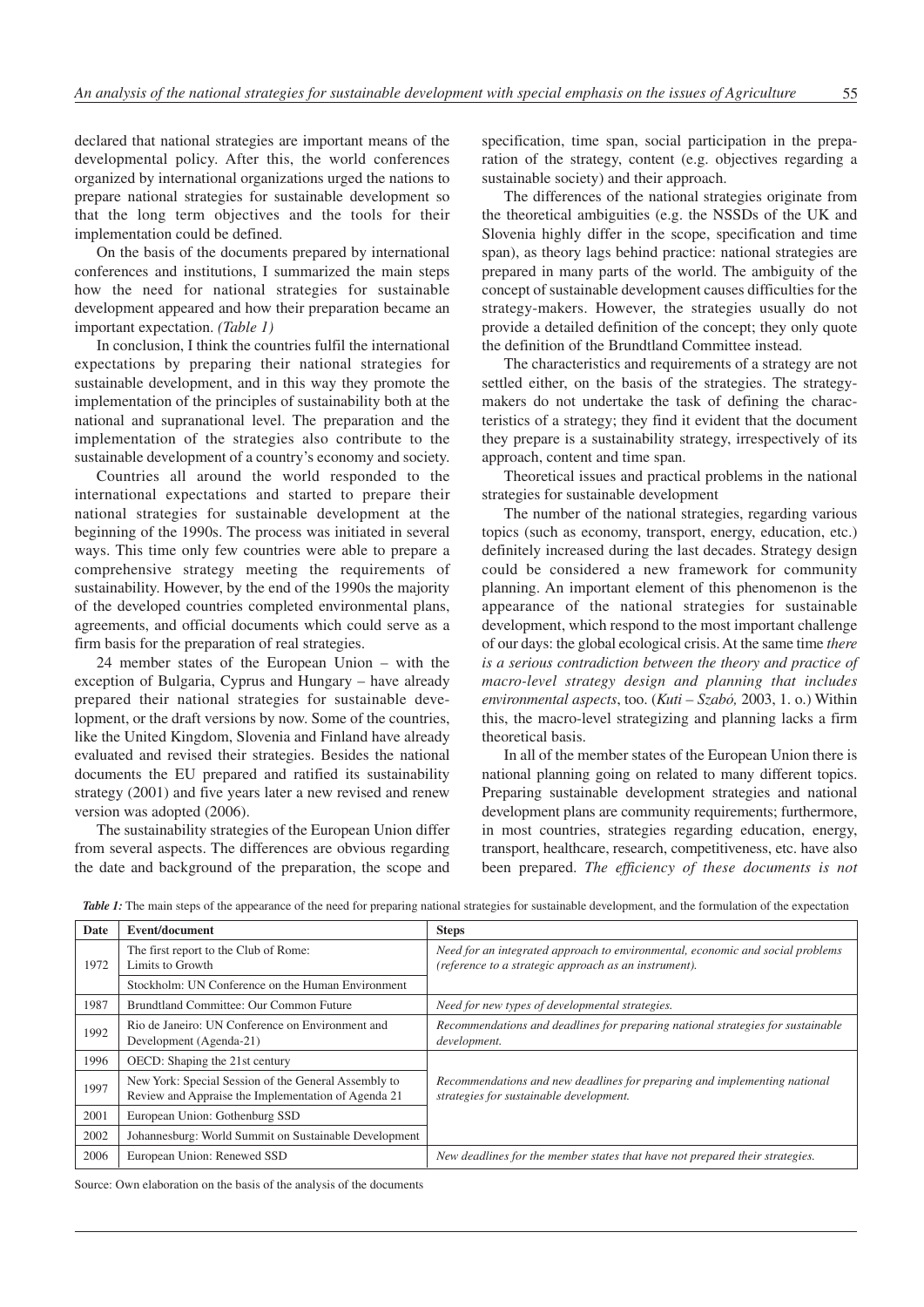|                            | <b>Strategy</b>                                                                         | Plan                                                                                 |  |  |
|----------------------------|-----------------------------------------------------------------------------------------|--------------------------------------------------------------------------------------|--|--|
| <b>Type of objectives</b>  | Essentially new objectives                                                              | Achievable objectives                                                                |  |  |
| Uncertainty                | Characterized by a a great uncertainty.<br>The ways to achieve the goals are not known. | Achieving the goals is very probably,<br>the available instruments make it possible. |  |  |
| Time span                  | Long term; one or more decades depending on the subject<br>of the strategy.             | Foreseeable time span: adjusted to a governmental<br>cycle or EU budget.             |  |  |
| <b>Financial resources</b> | Finding concrete financial resources is not necessary.                                  | Finding the concrete financial resources is obligatory.                              |  |  |
| <b>Political support</b>   | Broad social support is needed; consensus among political<br>parties, and stakeholders  | Governmental, parliamentary decision is sufficient.                                  |  |  |
| Social participation       | Social participation is obligatory.                                                     | Should be based on expert knowledge.                                                 |  |  |
| <b>Instruments</b>         | Instruments may be outlined only.                                                       | Defining physical and financial instruments is necessary.                            |  |  |
| Relationship to each other | Determines the plans.                                                                   | Plans have to be adjusted to strategies                                              |  |  |

*Table 2:* Main conceptual differences between a strategy and a plan

Source: *Kuti,* 2005, p. 27. modified

*adequate because the theory lags behind the practice*, and does not provide enough support for the social practice.

Supposedly, the ideological opposition is has been an important reason why macro-level planning in the broad sense of the term has been poorly discussed in economics. The shortcomings of the theory are proven by the fact that economics and macro-economics textbooks taught in the world, studies in social sciences and scientific journals all ignore the discussion of this important form of economic coordination.

Macro-level planning struggles with several problems. In my view, the majority of the problematic issues have not even been defined. In my dissertation I deal with the most important issue, i.e. the differentiation between the concepts of a plan and a strategy. I summarized the most important characteristics of a strategy and a plan in *Table 2* could be further extended, however in my opinion these are the most significant and influential differences.

The objectives of the strategies do not appear to be welldefined, or very ambitious – especially as regards the national strategies for sustainable development. As a result of this shortcoming the objectives do not influence society sufficiently, so their implementation may fail, as well. It is the task of the plans to modify the ambitious, long term objectives of a strategy so that they could become effective short and medium term objectives. A plan has to set concrete, numerical, implementable objectives, has to define the ways and instruments to achieve them, and has to find the financial resources and the people to be in charge of the process. These requirements do not apply to strategies, in general. Therefore, it would be essential to limit the political influence, which usually prefers short term interests, when setting long term strategic objectives.

The distance between theory and practice is especially remarkable in the case of the strategies for sustainable development. The diversity of the NSSDs is probably caused by the fact that neither the formal requirements, nor the necessary content of a strategy has been clearly defined. The two basic questions may be formulated as "What makes a good strategy?" and "What makes a strategy for sustainable development?" I interviewed several internationally

recognized researchers about the problematic issues, and their opinions support my argument that there is no harmony between the theory and practice of strategy design.

In January and February 2007 I carried out in-depth interviews asking international experts about the concept, significance and possible role of a strategy. My primary aim was to highlight the differences and similarities between the real and the ideal state, the theoretical and practical characteristics, as well as their expectations. I managed to consult approximately 66% of the contacted experts (12 of 18), which is considered to be a good ratio, and can be attributed to my prior contact with the researchers. When choosing the interviewees, I aimed at consulting internationally recognized researchers who deal with the issues of sustainability, and whose works I knew and used as secondary resources in my dissertation. In my opinion, consulting international experts is especially useful, because in their countries national strategies for sustainable development have already been adopted so they have experiences in this field.

I consider very important to investigate how the strategies themselves define what a strategy is. Some documents do not fulfil the requirements of a strategy, although their title refers to a strategy. Other documents can be regarded as real strategies, although they were published as plans or action programmes. Oddly enough, none of the strategies defines the criteria for a strategy or the requirements of a strategy. There is little guidance related to this issue in the literature.

**In our study with Kuti and Szabó the characteristics of a strategy – based on the national strategies for sustainable development – were defined as a comprehensive and systematic approach, objectives containing essentially new elements, long term view and interpretation as a learning process.**

• All the sustainability strategies strive to use a comprehensive and systemic approach, which means investigating all the important problems in the network of their interrelationships. This is mainly the result of the fact that they consider the uniform treatment of the economic, social and environmental processes as an essential element of sustainability. We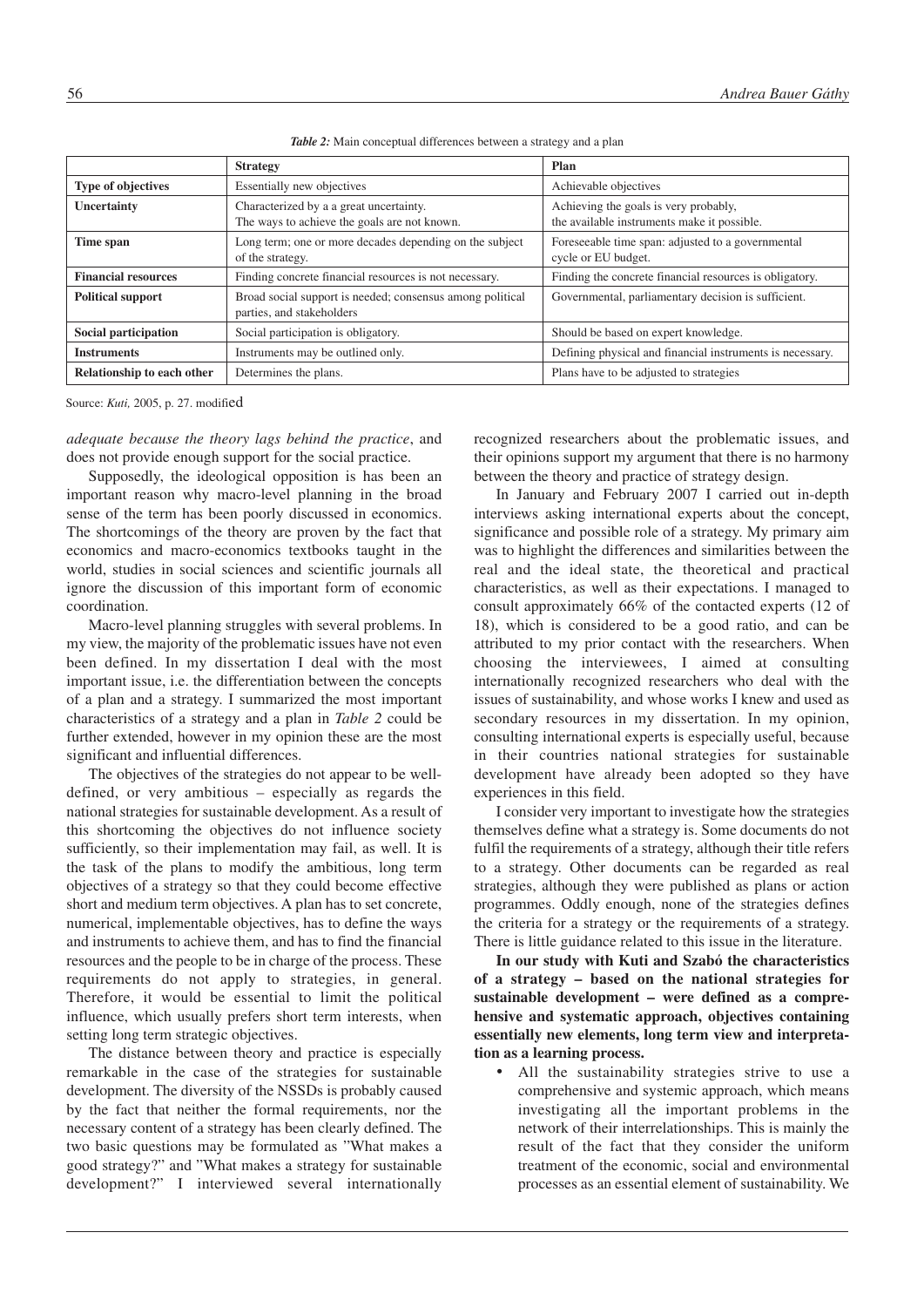do not regard environmental plans as strategies. Recently only the document prepared by the government of Cyprus has claimed that sustainability policy can be implemented by environmental plans. However, earlier in many cases sustainability policy was identified with environmental plans. I consider the systemic approach of the strategies very important. Several documents contains loosely connected chapters and do not emphasize the relationship of the three pillars. The Polish and the Greek strategies are examples for this approach.

- The NSSDs seem to be too cautious when setting their objectives. There is no doubt that the society cannot be changed very quickly. However, if the objectives set by the strategy are not brave enough, the strategy will not stimulate the members of the society. On the other hand, the speed of the change will not be fast enough to meet the requirements defined by the ecological limits. Most of the strategies set objectives that can be achieved, and they do not take into account the objectives that would be really necessary.
- The long term approach is included in the problem itself. It has been recognized that our present activities threaten the future ecological conditions, although we wish to ensure the same conditions for human life for the next generations. The time span of the change in the ecological processes and the concern for the needs of the future generations require a long term view, relating to a few decades. Still there are a lot of countries that set a timeframe for less than 10 years in their strategies, e.g. Austria, Belgium, France, Greece, Malta, and Slovenia.
- As strategies define the main directions and set the objectives to be achieved, important elements of a strategy are the evaluation process, the frequent

review and the systematic modification. A strategy can be considered as a learning process, instead of one static response to a problem area. The French and the Belgian sustainability policies are typical examples for this type of approach. Partly as a result of the learning process social participation in the preparation and the implementation of a strategy is given a great emphasis.

The conceptual ambiguities and the theoretical problems are obvious in the NSSDs. The strategies are characterized by diverse and often contradictory features regarding the objectives, time span, social participation and sets of indicators mentioned in the strategies.

I intended to analyse the concrete objectives of the NSSDs by focusing on the agri-environmental problems. The comparative analysis is suitable for demonstrating the differences among the strategies and showing their weaknesses. I carried out a detailed analysis of the strategies that can be considered as real strategies (e.g. the Austrian, the Czech, the German), but I also analysed documents that, in my opinion, cannot be defined as strategies (e.g. the Polish). *(Table 3)*

During the evaluation I focused on the following aspects:

- -Definition of the objectives related to the problem
- - The concrete objectives and target values to solve the problem
- -Timing of the deadlines to achieve the objectives

On the basis of the above mentioned criteria I divided the discussion of a certain agri-environmental problem into four groups (greatly emphasized, emphasized, mentioned, not mentioned). Studying the evaluation we can see the topics and areas that are given more emphasis, and it becomes clear how detailed the documents are from this point of view. *(Table 3)*

The majority of the documents place special emphasis on the relationship of climate change and agriculture, pollution

| <b>Table 3:</b> The importance of some agri-environmental issues in the national strategies for sustainable development prepared by some EU member states |  |
|-----------------------------------------------------------------------------------------------------------------------------------------------------------|--|
|                                                                                                                                                           |  |

| Country         | Multifunctional<br>agriculture | Climate change<br>and agriculture | Biodiversity                      | Food safety<br>and quality | <b>GMO</b>               | Pollution from<br>agriculture |
|-----------------|--------------------------------|-----------------------------------|-----------------------------------|----------------------------|--------------------------|-------------------------------|
| Austria         | $\ast\ast\ast$                 | $\gg \gg$                         | $\frac{d\mathbf{x}}{d\mathbf{x}}$ | **                         | $\ast$                   | $\pm\pm$                      |
| Belgium         | ***                            | $\ast$                            | **                                | ***                        | 米米                       | ***                           |
| Czech Republic  | $\frac{1}{25}$                 | ***                               | **                                | **                         | $*$                      | ***                           |
| Danish          | **                             | ***                               | **                                | **                         | $*$                      | ***                           |
| United Kingdom  | ***                            | $\frac{1}{2}$                     | $\frac{1}{25}$                    | **                         | $\overline{\phantom{a}}$ | $\frac{1}{25}$                |
| Estonia         | **                             | **                                | **                                | $\overline{\phantom{a}}$   | $\overline{\phantom{a}}$ | ***                           |
| France          | ***                            | $\frac{1}{2}$                     | **                                | 米米                         | 米米                       | **                            |
| The Netherlands | $\frac{1}{25}$                 | 冰                                 | $\frac{1}{2}$                     | **                         | $\overline{\phantom{a}}$ | $\frac{1}{2}$                 |
| Ireland         | $\frac{1}{2}$                  | $\gg \gg$                         | $\pm\pm$                          | $\ast$                     | $*$                      | $\ast\ast$                    |
| Poland          | $\frac{1}{2}$                  | $\overline{\phantom{a}}$          | ٠                                 | $*$                        | $\overline{\phantom{a}}$ | $\overline{\phantom{a}}$      |
| Latvia          | **                             | **                                | **                                | $\ast$                     | $\overline{\phantom{a}}$ | **                            |
| Lithuania       | **                             | *                                 | **                                | **                         | $\overline{\phantom{a}}$ | $\frac{1}{2}$                 |
| Germany         | ***                            | **                                | **                                | ***                        | ***                      | $\ast\ast$                    |
| Slovakia        | $\frac{1}{2}$                  | **                                | **                                | **                         | **                       | $\frac{1}{2}$                 |
| European Union  | *                              | $\frac{1}{2}$                     | **                                | **                         | $\overline{\phantom{a}}$ | $\frac{1}{2}$                 |

Source: GÁTHY, 2005, p. 350.

\*\*\* : particularly significant, \*\* : significant, \* : only mentioned.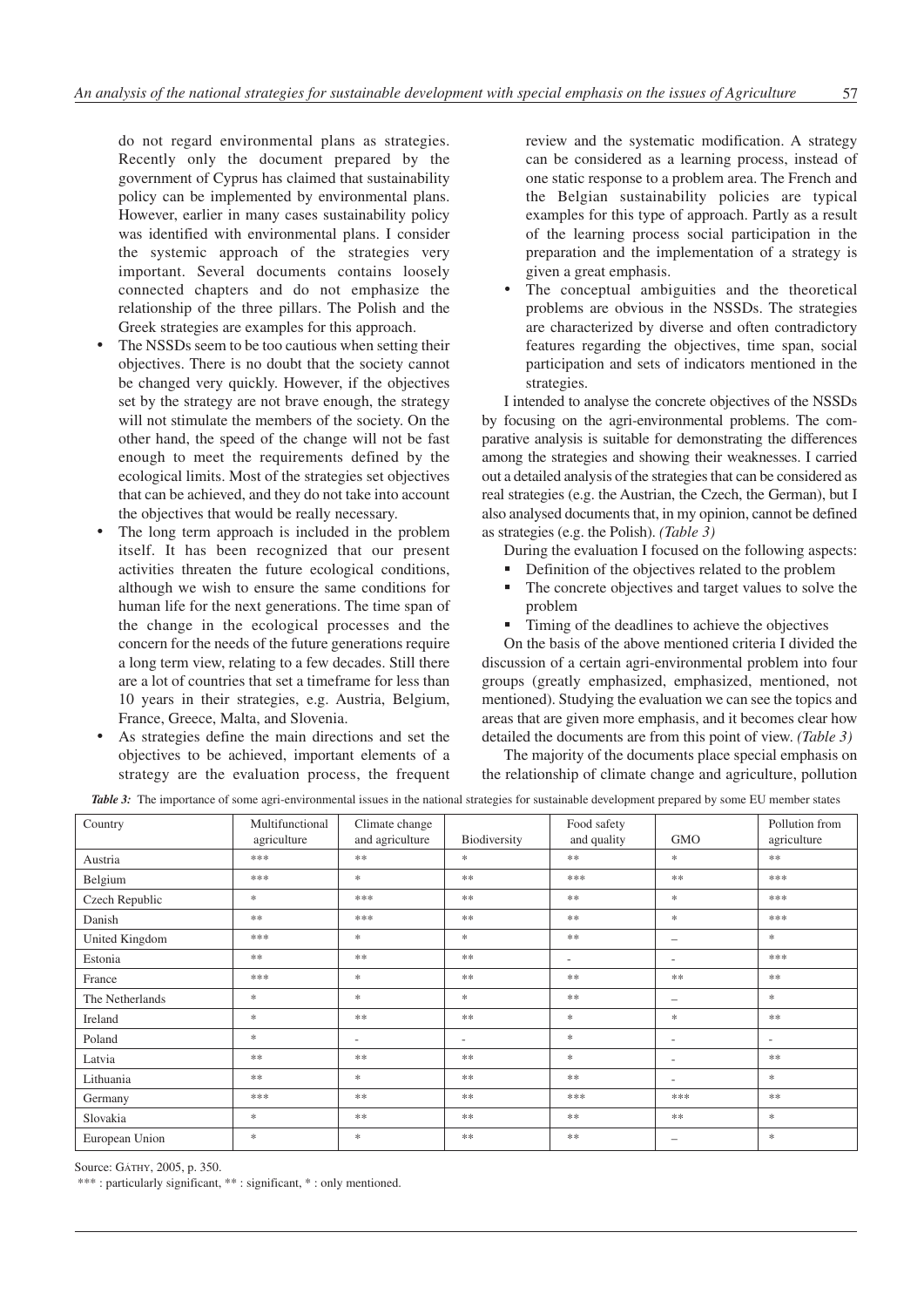originating from agriculture and multifunctional agriculture. I also investigated these issues in detail in my study. The problem area of the genetically modified organisms (GMOs) is not included in the majority of the strategies, however the German strategy provides a detailed analysis of this issue, as well.

Strategic planning related to sustainability at the EU level There is a great disharmony between the objectives of the EU Strategy for Sustainable Development (EU SSD) and the Lisbon Strategy (LiS), the two major strategic documents of the European Union (*CoEU,* 2006; *EC,* 2001). The objectives that are often contradictory and belong to different levels hinder their implementation. I reviewed the unsettled system of the strategic documents in a separate chapter, because the EU greatly influences the national strategy design (see: development plans, strategy for sustainable development), so the problems originating at the EU level will appear at the national levels, too. The ambiguous relationship between the two fundamental strategies becomes even more confused if we consider the planning mechanisms related to agriculture and rural development.

The most interesting contradiction is the result of the confusion regarding the two fundamental strategies. When the environmental dimension was added to the LiS (Gothenburg Strategy) the EU juxtaposed short and medium term objectives with long term environmental objectives. Joining these concepts is not adequate as their time span is different, so they cannot be handled together.

I extended the investigation of the two fundamental strategies to the analysis of strategy design regarding agriculture. At the EU level there is no document that could be considered an agrarian strategy, the EU agricultural policy is defined by decrees and programmes. Besides these, the sustainability of agriculture is supported by a new type of instrument. Recently the strategic approach towards agriculture has been strengthened by seven new, so called thematic strategies connected to the 6th Environmental Action Programme – EAP). Three of the thematic strategies (soil, natural resources and pesticides) are closely related to agriculture, while the other four strategies contain more or less references to agriculture and rural development.

The analysis has clearly proven that no systematic relationship exists among the documents regarding agriculture and rural development. As an example I would like to emphasize the strange characteristic feature that the thematic strategies regarding agriculture are not attached directly to the Strategy for Sustainable Development of the European Union, but they are subordinated to the 6th Environmental Action Programme. This solution demonstrates the immaturity of the system of strategies in the EU. The thematic strategies concentrate on a given sub area and ignore the irrelevant information. However, this approach would also require common grounds to start from, preferably a fundamental strategy whose objectives could define the thematic objectives. If this position is not filled by the EU SSD but a solely environmental programme – the 6th EAP, in this case – the thematic strategies may not promote the shift to sustainable development. This dilemma is noticeable when choosing the right time span. Occasionally the thematic strategies define objectives for longer terms than the time span of the 6th EAP. Due to the type of the problem, the thematic strategies often use a long term approach, which is an important feature of the strategic approach.

In my opinion, the Common Agricultural Policy of the European Union and its reforms, serving to achieve the objectives set in the Treaty of Rome can be considered an implemented strategy. However, based on my analysis of the thematic strategies regarding agriculture and rural development I strongly believe that there is an urgent need for a declared, documentlike agricultural and rural development strategy.

## **Similarities, differences and shortcomings of the evaluation methods in the national strategies for sustainable development**

The international literature includes numerous studies of international institutions and researchers regarding the analysis and evaluation of the national strategies for sustainable development. I reviewed and analysed the 18 evaluation methods<sup>2</sup> so that I could highlight their similarities and reveal their shortcomings. By investigating the evaluations I founded my own content-based evaluation method. Analysing and evaluating the national strategies is highly important to judge their effectiveness, as the approach, structure and content of a strategy influences its future role.

I summarize the conclusions of the evaluation methods as follows:

- The guides and evaluation methods show significant differences, although there are many common points as well.
- It can be concluded that the studies do not separate sharply the requirements related to the elaboration and the implementation of a strategy.
- The analyses do not pay strict attention to the content of the strategies.
- Only the study prepared by the Committee emphasizes the need to harmonize the strategies of the countries and that of the Union.
- The criteria do not include the need to pay attention to other types of economic and social strategies, such as the Lisbon Strategy.
- Although there are attempts to provide a qualitative analysis of the strategies in numerical forms, but these analyses seem to be rather unnatural, and they are often based on subjective judgements even if concrete numbers are defined.

<sup>2</sup> The most important evaluation methods: *Dalal-Clayton* et al., 1994; 1998; *Geßner* et al., 2001; *Cherp* et al., 2004; *Berger – Steuer,* 2006; *Stevens,* 2005; *Dalal–Clayton–Bass,* 2006, *OECD,* 2006; *Volkery* et al., 2004; *Swanson* et al., 2004; *Niestroy*, 2005; *European Commission,* 2004.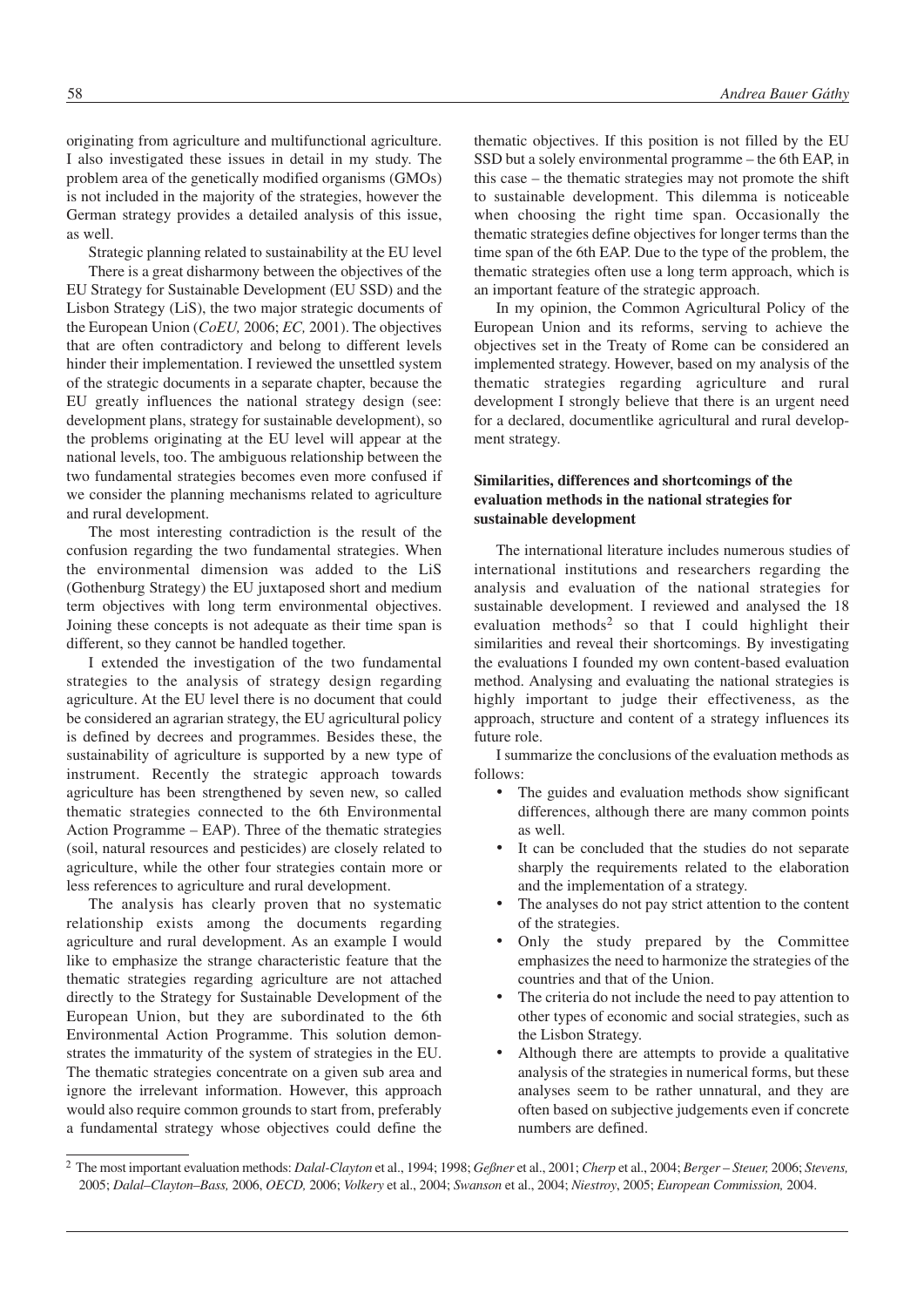## **Evaluation of the objectives regarding agriculture and rural development in the national strategies for sustainable development**

After reviewing the literature on the evaluation of the NSSDs, I drew the following conclusions. These studies pay hardly any attention to analysing the content of the strategies, they rather emphasize the process of strategy design, their implementation and the integration of the three pillars. It is probably justified by the fact that these characteristics are fairly easy to analyse, and in this way the strategies become easily comparable. Investigating the content of the strategies is a challenging and complex task because the contents of the NSSDs highly differ depending on the economic, social and environmental state of the given country. Analysis of the content is unavoidable as the effectiveness of a strategy is based on the content related to the various topics. I could not undertake a comprehensive analysis of all the strategies. Agriculture and rural development are important research areas of our Doctoral School; therefore, I carried out a detailed analysis of the NSSDs from an agricultural and rural development aspect.

A national strategy for sustainable development should contain new and ambitious objectives so that the shift toward sustainable development could take place. Most of the sustainability objectives are closely connected to agriculture and rural development. These objectives include the economical use of natural resources, protection of biodiversity, change in the consumption and production patterns, fight against climate change, human health, etc. It is highly important to analyse the content of these objectives. The implementation of the objectives may depend on how a nation is able to and willing to form a strategic future vision. As a result, the NSSDs should define a brave and really new future vision to make agriculture and rural development sustainable. The task of the national strategy for sustainable development is to outline the long term vision of a society, taking into account the ecological limits as well. The majority of the NSSDs prepared by the EU member states do not undertake the task of defining a brave vision for agriculture and rural areas. The strategies only define objectives related to smaller problem areas meeting the requirements of sustainability. This is a serious problem, referring to the extreme cautiousness of the strategies when they should adapt to clear values. Natural resources are the basis of agricultural production; therefore, the management of these resources should be the primary aim of the strategies. Stopping the pollution of waters (open and soil) and protecting the soil are mentioned in most of the strategies. However, real future visions are only defined in the Danish, French and Dutch strategies.

In order to analyse the national strategies for sustainable development adopted by the EU member states I elaborated my own points to evaluate the strategies. My aim was to demonstrate whether the steps to promote sustainability are included in the objectives related to agriculture and rural development. The aim of the analysis is to establish the criteria for a good strategy, which could be used when preparing the Hungarian NSSD.

- My questions were the following:
- Do the NSSDs use a stock or an assets approach?
- Do the NSSDs include the need to turn production patterns sustainable?
- What possibilities are mentioned in the NSSDs to introduce multifunctional agriculture?

The relationship between natural resources and agriculture is restricted to their role in production. The NSSDs should regard natural resources such as soil, forests, plant and animal stocks, water, air, etc. as a nation's wealth. The following important questions should be included in the NSSDs:

- How much agricultural land do we need? How much land can we occupy from nature?
- What the size of the plant and animal stock that we need? To what extent should the biodiversity of wild and raised plants/animals be changed?
- How much forest do we need? To what extent should we increase the size of the forest?
- How much water do we need and of what quality? How much water can agriculture use?
- How much air do we need and of what quality? To what extent agriculture can influence the quality of air?

The conclusion of my experience was that the strategies do not emphasize that natural resources are parts of a nation's wealth, with the exception of the objectives regarding the stock of plants/animals and forests.

The most important conclusions

- A *comprehensive, critical analysis of the national strategies for sustainable development* prepared *by the European Union and its member states* (27 member states) is provided in the dissertation. I paid special attention to the *problematic issues and the shortcomings*.
- Analysing *the conceptual framework and the contradictions of macro-level strategy design* has been an important result of my dissertation. I explored the shortcomings of the theoretical background, and outlined the new framework adapted to the principles of sustainability.
- *Defining the requirements of a national strategy*, based on the national strategies for sustainable development can be considered a new result. These requirements have been critically analysed in the NSSDs.
- I regard the Common Agricultural Policy of the European Union as an implemented "implicit" strategy. My analysis of the reasons why a *declared, documentlike agrarian and rural development strategy should be prepared* represents a novel approach. My arguments are supported by the analysis of the strategic documents regarding agriculture and rural development in the European Union. An agrarian and rural development strategy should not be adjusted to the short term fiscal policy